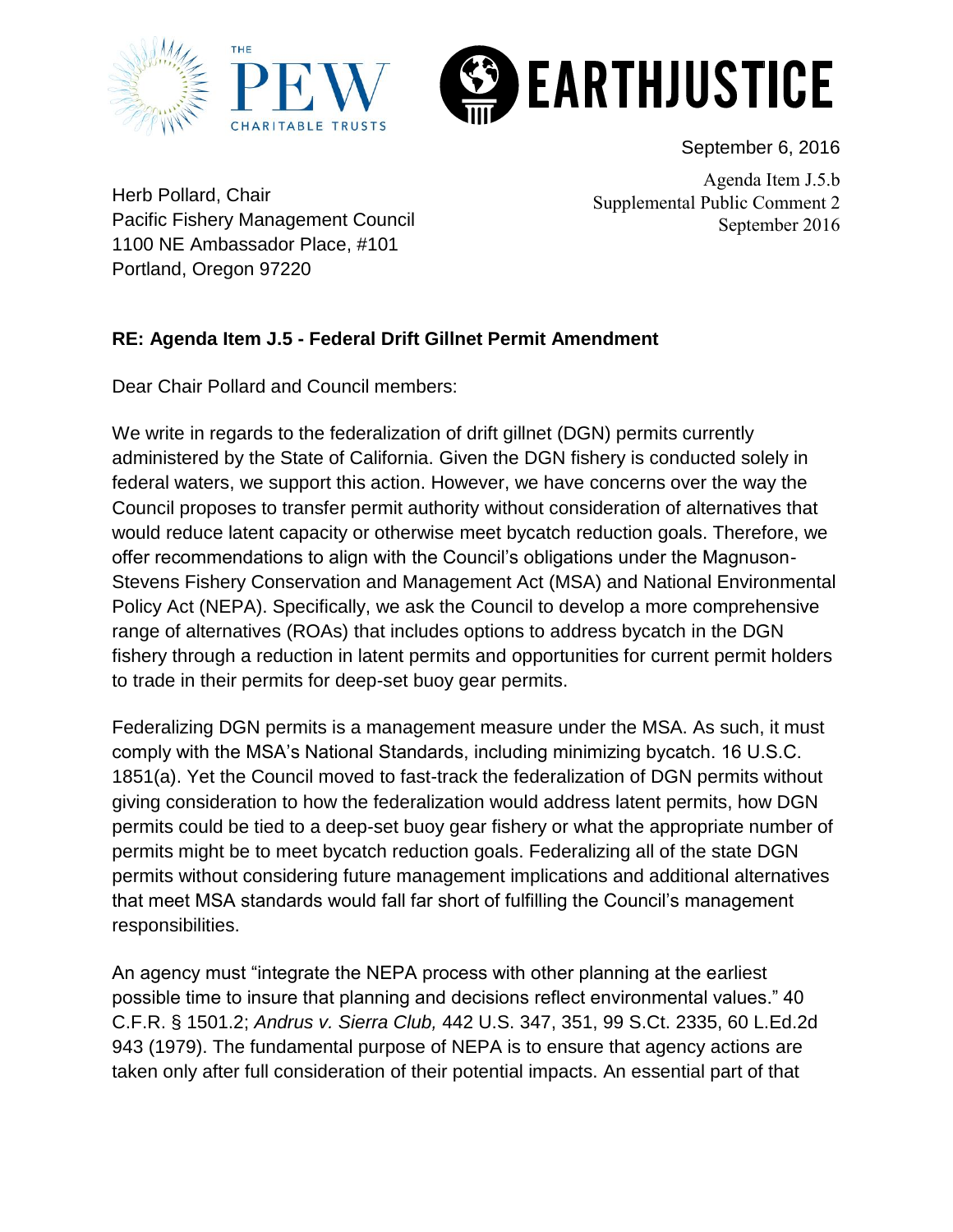analysis is to consider a reasonable range of alternatives to the action the agency is considering. 42 U.S.C. § 4332(2)(E); 40 C.F.R. § 1502.14(d).

An agency may not predetermine the outcome of its analysis by constraining the range of alternatives it considers. Nor may an agency decline to analyze alternatives simply because doing so would take more time. *See Oregon Natural Desert Ass'n v. Bureau of Land Mgmt.*, 625 F.3d 1092, 1099-1100 (9th Cir. 2010) (striking down a decision by the Army Corps of Engineers to not consider alternatives other than "no action" and "preferred" because it would have involved additional planning or lead time: "But rejecting these measures before performing any of this analysis turns the NEPA process on its head. Rather, the whole point of NEPA is to require the Corps to open its eyes and consider options other than its initially preferred method.").

In a case similar to this situation, *W. Watersheds Project v. Abbey*, the agency analyzed four alternatives for renewing grazing permits on federal land, all of which maintained the permits at present levels. 719 F.3d 1035, 1040-41 (9th Cir. 2013). The agency argued that renewing the permits would allow for future management improvements and would not cause any ill effects on the environment. The court disagreed, finding that the agency's decision to simply re-adopt the same level of grazing without considering any reductions or whether continued grazing was fully consistent with governing law violated NEPA. *Id.* at 1050-53.

To meet these requirements, we ask that the Council analyze additional alternatives to federalizing the DGN permits. The Council's Swordfish Management and Monitoring Plan detailed several actions that would "limit fishing effort in the DGN fishery."<sup>1</sup> These are reasonable alternatives that should be analyzed for this proposed action including actions that would:

- Implement a federal limited entry permit for the DGN fishery. Possession of this federal limited entry permit would be required to fish with DGN gear in federal waters.
- Determine the appropriate number of federal limited entry permits based on the bycatch reduction goal.
- Develop appropriate qualification criteria to obtain the federal permit.
- Consider how a federal limited entry permit could facilitate transitioning DGN fishery participants to other gear types. For example, a limited entry permit could be designed to include endorsements for more than one gear type or to encourage swapping a DGN permit for a permit for another fishery/gear type.

<sup>&</sup>lt;sup>1</sup> [Pacific Coast Swordfish Fishery Management and Monitoring Plan,](http://www.pcouncil.org/wp-content/uploads/2015/08/G2_Att1_SwordfishPlan1509_SEPT2015BB.pdf) September 2015 Draft, p. 4.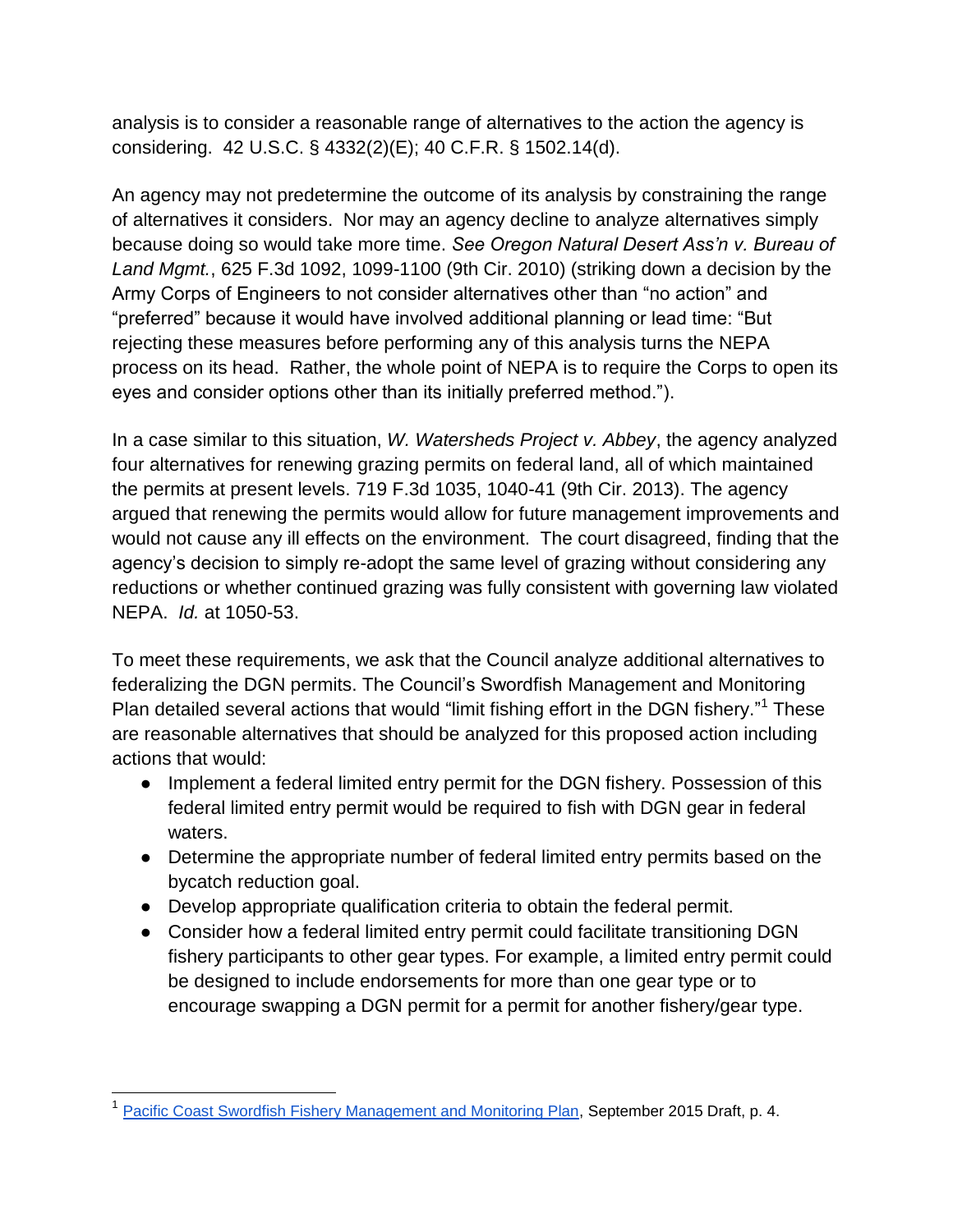● Investigate mechanisms to compensate state permit holders that do not qualify for a federal permit. $2$ 

The Highly Migratory Species Management Team (HMSMT) has previously provided data that would be useful in determining appropriate criteria for a federal limited entry DGN fishery such as the annual landings of swordfish and the total number of active and latent permits<sup>3</sup>. For instance, at least 31 permits have been latent for more than 15 years.<sup>4</sup> Retiring these latent permits would promote the MSA's bycatch minimization standards by ensuring that the permits are not used to expand DGN fishing effort in the future. It would also be consistent with National Standard 4, in that retiring latent permits would be fair and equitable, and reasonably calculated to promote conservation. Linking latent permit retirement with transitioning to more selective gear would support continued fishing opportunities.



Figure 1. DGN Permit Latency 1990-2013 for permits issued in 2011 *Source: HMSMT Report March 2014 citing California's Commercial Fisheries Information System* 

As recognized by the California Department of Fish and Wildlife and NOAA Fisheries in their June 2014 report to Council, "[a] concern about latent permits and excess capacity in general is that the issue represents available but unused opportunity for fishing vessels to participate in a fishery. If these latent permits were to suddenly start fishing, it certainly would put pressure on the swordfish population, but more importantly, may pose greater risks to protected species."<sup>5</sup> These are valid considerations that should be addressed and analyzed in the FMP amendment process. The reasons given for rejecting additional alternatives that would reduce capacity are not significant enough to forgo analysis of other alternatives at this time. The inclusion of a reasonable range of

 $\frac{2}{2}$  *Id.* 

<sup>3</sup> *See* [HMSMT Report, March 2014](http://www.pcouncil.org/wp-content/uploads/K5b_HMSMT_DGN_MAR2014BB.pdf) and [HMSMT Report, September 2016.](http://www.pcouncil.org/wp-content/uploads/2016/08/J5a_HMSMT_Rpt_DGN_SEPT2016BB.pdf)

 $<sup>4</sup>$  [HMSMT Report,](http://www.pcouncil.org/wp-content/uploads/K5b_HMSMT_DGN_MAR2014BB.pdf) March 2014, Figure 6, p 12.</sup>

<sup>&</sup>lt;sup>5</sup> [http://www.pcouncil.org/wp-content/uploads/E2b\\_SUP\\_NMFS-CDFW\\_Rpt\\_JUNE2014BB.pdf,](http://www.pcouncil.org/wp-content/uploads/E2b_SUP_NMFS-CDFW_Rpt_JUNE2014BB.pdf) p.3.